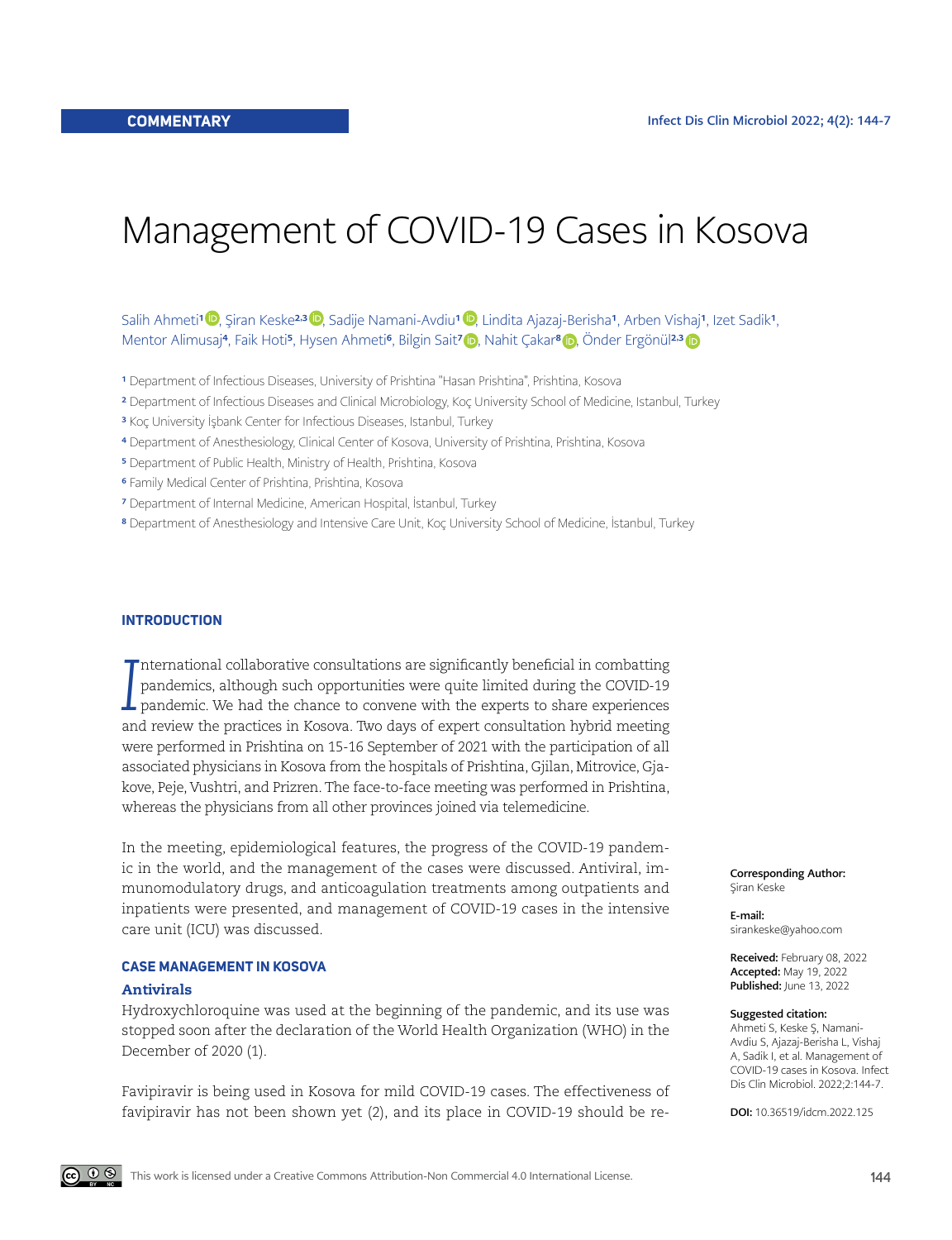considered based on the European Society of Clinical Microbiology and Infectious Diseases (ESCMID) therapeutic guideline (3) and Japanese guideline (4).

Remdesivir is accepted as an effective antiviral drug by the Infectious Diseases Society of America (IDSA) (5), but the living guideline of WHO was against its use in "severe" cases. It has been recommended to be used among "severe" cases by IDSA; however, based on the recent studies, it seems to be effective among mild to moderate cases with highrisk factors (6). If it becomes available, it might be used in mild to moderate cases with high-risk factors (such as older ages, obesity, diabetes mellitus, malignancy).

Molnupiravir was approved by US Food and Drug Administration (FDA), and European Medicines Agency (EMA) based on the ongoing trial showed that it decreases hospital admission or death among high-risk and unvaccinated patients compared to placebo (7). It seems to be a promising drug; however future studies should be waited (8). If it becomes available, it might be another option in the early stages of cases with COVID-19.

Nirmatrelvir/ritonavir (Paxlovid™) is a promising drug that was approved by UK Medicines and Healthcare Products Regulatory Agency (MHRA) based on a study that showed hospital admission or death is 87% lower in the nirmatrelvir/ritonavir group than in the placebo (9).

Neutralizing monoclonal antibodies such as casirivimab and imdevimab were suggested by WHO (10), IDSA (5), and ESCMID (3) guidelines, but they were not in use in Kosova yet. However, the use of monoclonal antibodies became limited in the omicron variant by the end of 2021.

# Immunomodulator Drugs

The effectiveness of corticosteroids was demonstrated in July 2020 and are being used widely in severe and critical cases (11). Dexamethasone 6 mg/ day is the usual dose, and equivalent corticosteroid agents such as methylprednisolone or prednisolone might also be used instead of dexamethasone (3). It was underlined that corticosteroids should never be used if the patient is not hypoxic.

Tocilizumab, which is an interleukin-6 monoclonal receptor blocker is used as an effective option for severe and critical cases (12). Anakinra, an interleukin-1 blocker was not available in Kosova. If the risk factors were considered to be at a high level, tocilizumab should be used with dexamethasone concomitantly, whereas if the risk factors were evaluated at a lower level, dexamethasone could be started initially, and depending on the progress of the patient, tocilizumab might be added within 48 hours. Tocilizumab has been used both among severe and critical cases in Kosova.

# Overuse of Antibiotics

We observed that antibiotics are widely used in moderate and severe COVID-19 patients. The most commonly used antibiotics were ceftriaxone, piperacillin-tazobactam, imipenem, levofloxacin, and vancomycin. The administration of corticosteroids and/or IL-6 blockers does not require routine antibiotic use. The use of antibiotics should be evaluated based on suspicion of bacterial infection. Procalcitonin, a good indicator of bacterial infection, might be used as a diagnostic tool. However, it should be noted that secondary bacterial infections and fungi infections such as aspergillosis and mucormycosis in ICU have been reported from many countries (13). An antimicrobial stewardship program should be implemented.

# Infection Control Measures

The hospital infection control committee (ICC) has been monitoring cases of COVID-19 in the hospitals. The ICC not only monitored the disinfection process of the COVID-19 but also followed up main infection control measures. The hospital staff completed their training program about infection control measures for COVID-19 before the outbreak started in the country. The current guidelines about infection control practices might be helpful to prevent nosocomial COVID-19. The vaccination of healthcare workers was found to be sufficient that was started in March 2021. Pfizer/Biontech and Astra Zeneca vaccines have been used mainly.

## Management of Critical Patients

Ninety-eight cases were treated in the central ICU during the period August-September 2020. Initially, they were connected to the respirator with the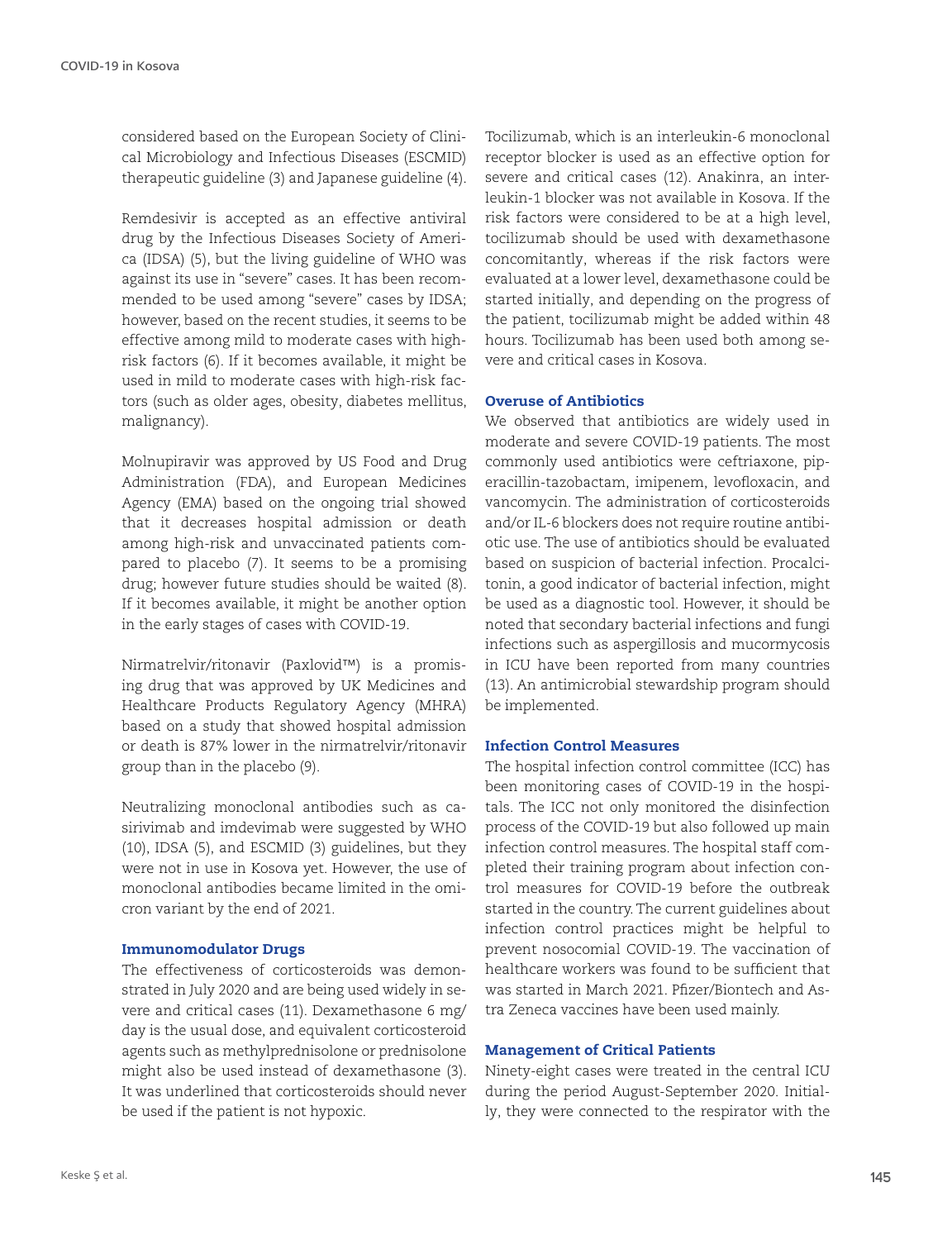

#### **Figure 1.** Treatment algorithm of COVID-19.

SpO<sub>2</sub>: Oxygen saturation rate, OoS: Onset of symptoms, CRP: C-reactive protein, IL-6: Interleukin-6, CT: Computed tomography.

- <sup>1</sup> Based on the WHO definition for the severity of COVID-19 (6).
- <sup>2</sup> Age>50 years, diabetes mellitus, hypertension, coronary heart disease, obesity, active malign diseases,
- pregnancy, immunosuppression, unvaccinated persons.
- <sup>3</sup> Assess for contraindications and possible adverse events.
- <sup>4</sup> Dexamethasone 6 mg or methylprednisolone 32 mg or prednisone 40 mg or hydrocortisone 160 mg.
- <sup>5</sup> The decision of "corticosteroid mono-therapy" or "corticosteroid plus tocilizumab" should be based on the severity of the patient, rapid progress of the disease, and risk factors for severity.

continuous positive airway pressure / non-invasive ventilation (CPAP/NIV) mode. The invasive mechanical ventilation was implemented based on the response to the non-invasive mechanical ventilation, imaging and laboratory data. The most commonly used anticoagulant was enoxaparin (80%) that is followed by heparin (20%). Close monitoring of the patients in ICU, decreasing patient/nurse ratio, and implementation of prone position if PaO $_2$ /FiO $_2$ is less than 160 mmHg were recommended to improve outcomes.

# Future suggestions

We suggested an algorithm for case management in Kosova (Figure 1). The availability of antiviral agents against SARS CoV-2, including monoclonal antibodies, and promising drugs such as molnupiravir, nirmatrelvir/ritonavir, and remdesivir could be beneficial in decreasing, hospital admission and adverse outcomes. The overuse of radiologic imaging should be controlled. Antimicrobial stewardship should be implemented to decrease unnecessary antibiotic use.